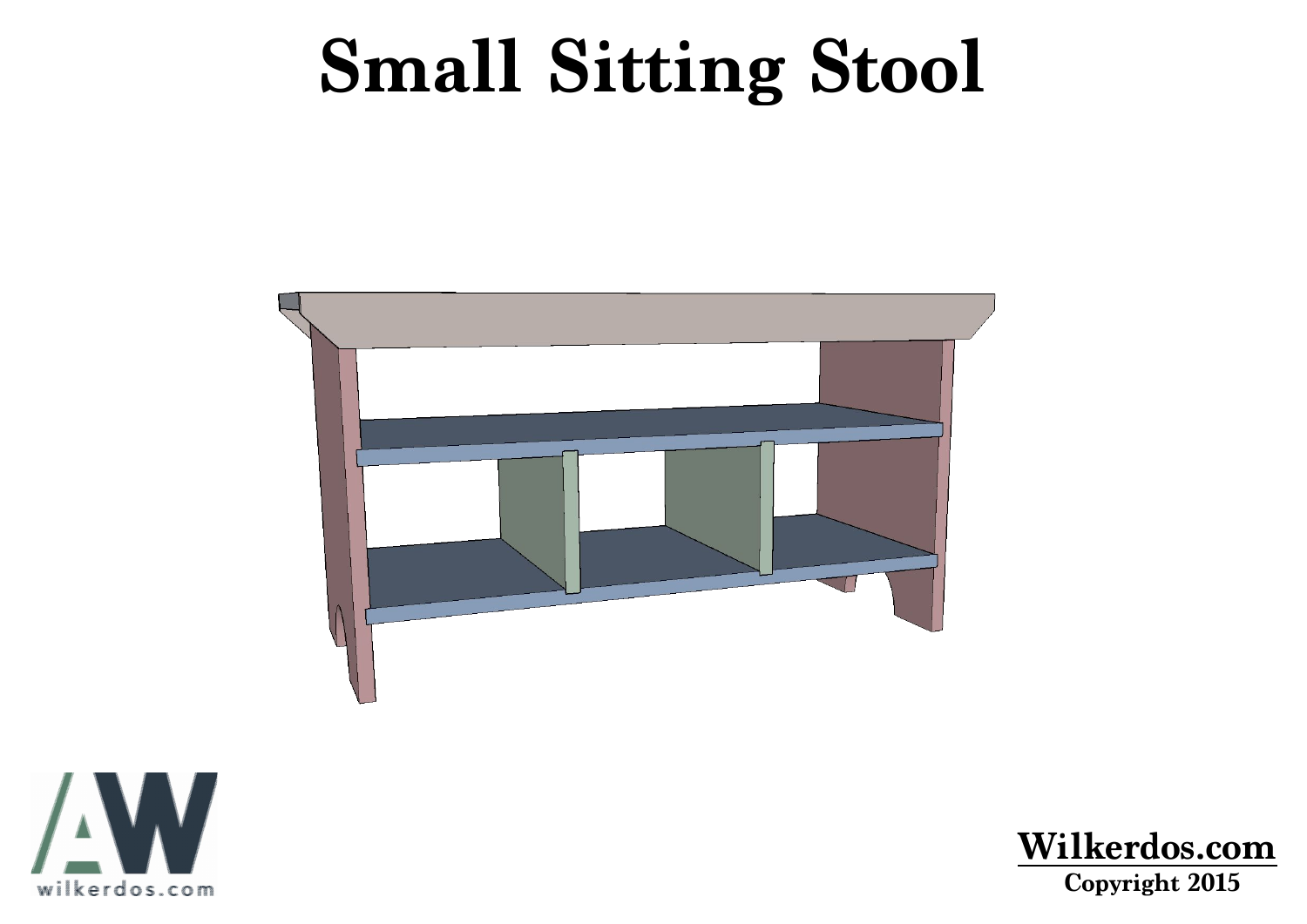## **Material List**

| Quantity     | <b>Item</b> | <b>Notes</b>                                                     |
|--------------|-------------|------------------------------------------------------------------|
| $\mathbf{2}$ |             | 1" x 12" x 8' Cedar   Materials other than cedar<br>can be used. |
|              | Wood glue   |                                                                  |
|              |             |                                                                  |

I am using cedar for this project because it will be an outside piece of furniture and cedar is naturally rot resistant. With the sizes I've used, 3 - 1x12" boards will make 2 stools but if you only want one stool then you only need two boards.

The width and height of the compartments can be adjusted to your needs as well.

I only used wood glue on my stool but you could use screws or brad nails to make things go quicker.



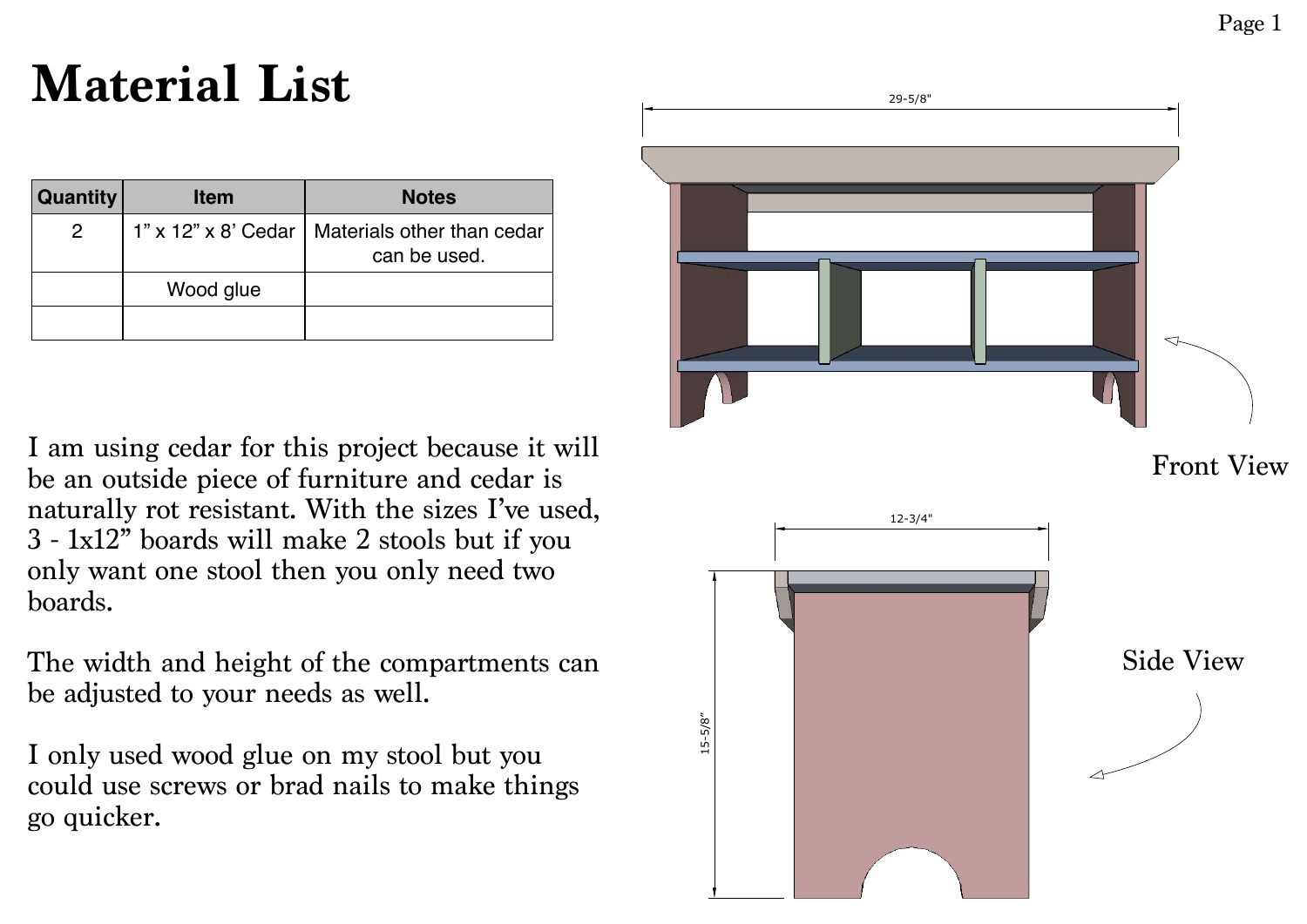### **Cut List**

Page 2

The pieces colored the same are identical to each other.

**Note:** I would recommend not cutting the green dividers until the stool is assembled (on page 4). This way you can cut these to the exact height needed.





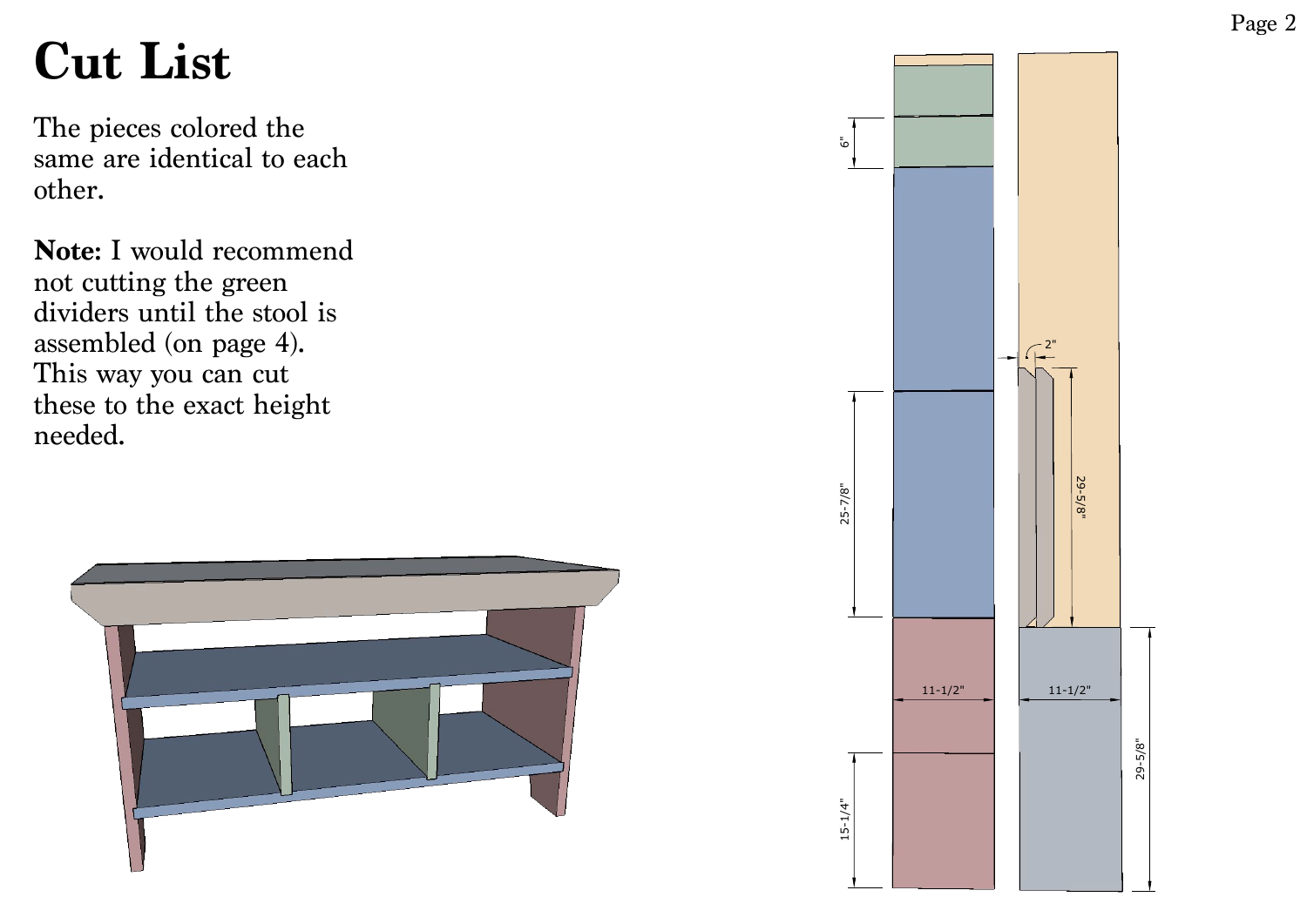**Cut the Dados**

Now cut in all the dados. I used a router table with a 1/2" straight bit. Alternatively, you can use a dado stack or a single table saw blade and make multiple passes.

Measure the thickness of the wood and cut the dados to match.

I used a roll of masking tape, however you can use a compass and set the radius to 2  $1/2$ ".

All dados measure 1/4" deep.

### **Shape the Legs**

To cut in the legs, you need to draw a semicircle that is about 5" in diameter. I would recommend finding something that has a diameter of about 5".



9-1/4"